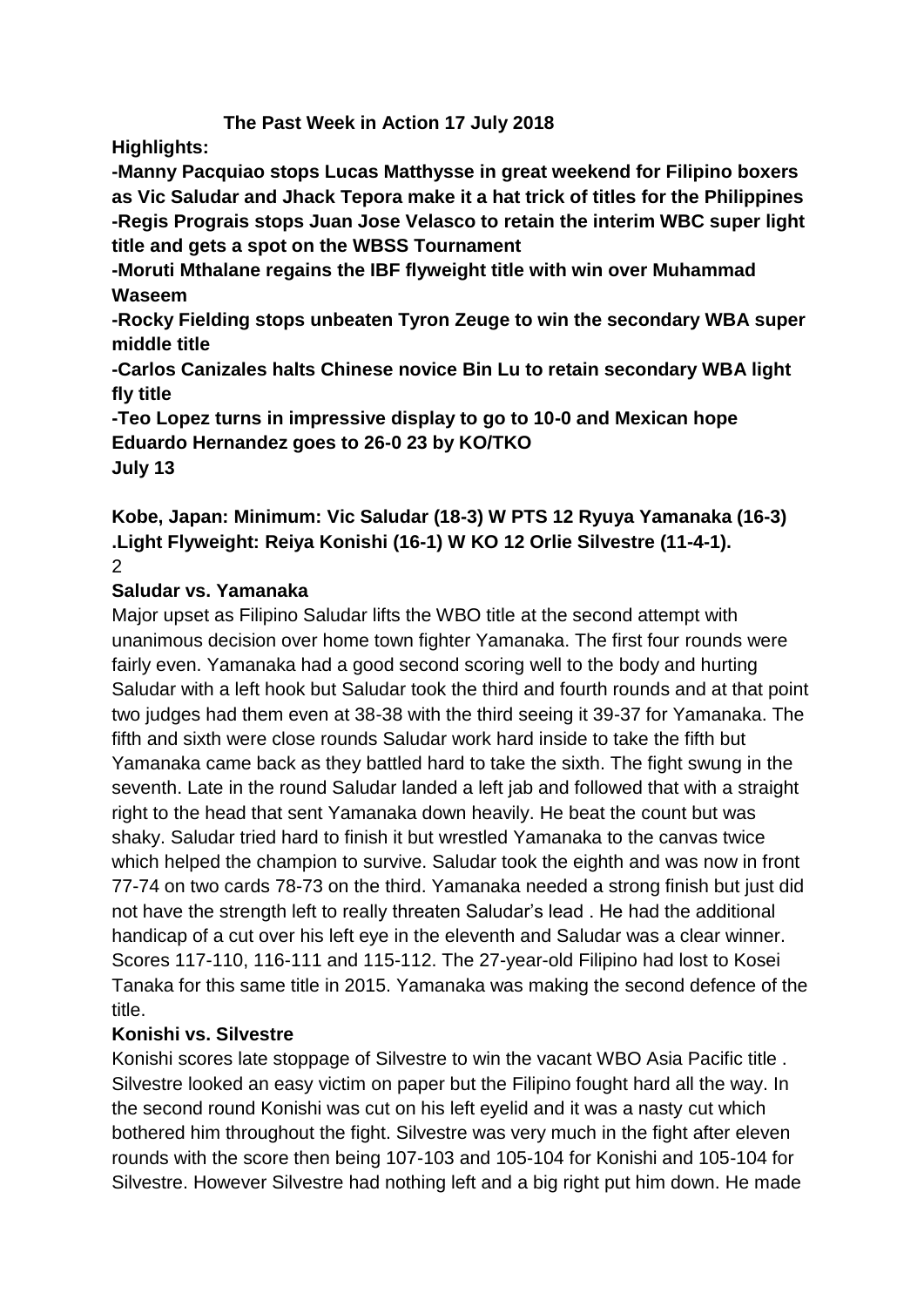it to his feet but was wobbly and the referee stopped the fight. Sixth win by KO/TKO for the local fighter, the WBA No 6, who was having his first fight since losing to Carlos Canizales for the secondary WBA title in March. Silvestre, 24, the OPBF No 5, had won his last five fights but Konishi was a big step up in standard of opposition and he gets his first loss by KO/TKO.

# **Los Angeles, CA, USA: Feather: Joet Gonzalez (20-0) W PTS 10 Rafael Rivera (25-2-2,1ND). Light: Christian Gonzalez (19-2) W PTS 8 German Meraz (61-48-2). Gonzalez vs. Rivera**

Gonzalez gets split decision over Rivera in a fight in which a case could be made for either fighter coming out on top. Rivera made the better start scoring with a stiff jab and rights to the body. Gonzalez began to roll from the third keeping Rivera on the outside and upping his work rate. Gonzalez looked to edge enough of the middle rounds to take the lead but Rivera piled on the pressure as they battled over the last two rounds and looked to have done enough to close the gap. Scores 97-93 and 96- 94 for Gonzalez and 96-94 for Rivera. Californian Gonzalez, 24 wins the vacant WBO NABO title which will see him rated by that body. He had won his last five fights by KO/TKO but this was a much stiffer test. Mexican Rivera, also 24, beat Wilfredo Vazquez Jr back in 2015 but never quite kicked on from there. He lost his unbeaten tag in September being decisioned by Joseph Diaz but to be fair he came in at short notice.

## **Gonzalez vs. Meraz**

Gonzalez gets predictably easy win over travelling loser Meraz. Gonzalez forced the fight but was constantly frustrated by the well honed survival tactics of Meraz. A right from Gonzalez put Meraz down in the seventh but Meraz got up and was still there at the final bell. Scores 80-71 for 22-year-old Gonzalez in his first fight since being outscored by Rey Perez in February. Meraz was a late substitute. He was coming off three very low level wins and only 8 of his 48 losses have come by KO/TKO.

# **Tokyo, Japan: Feather: Ryo Akaho (32-2-2) W KO 1 Robert Udtohan (24-3-3).**

Akaho returns from a very short retirement win a quick win. After landing some sharp jabs Akaho stepped in with a left hook to the body followed by a right to the same place and Filipino Udtohan dropped to his knees and was counted out. Akaho had failed in two attempts to win a world title and in January when he was to defend his Japanese bantam title he had struggled so much to make the weight that he was ruled out by the doctor before the fight and announced his retirement. Now he is looking to work his way to a shot at a title at super bantam. Udtohan's record looks impressive but he had fought a poor level of opposition and has now lost 3 of his last 4 fights.

# **London, England: Welter: Larry Ekundayo (14-1) W PTS 12 John Thain (17-4). Super Light: Mikey Sakyi (7-2) W TKO 10 Siar Ozgul (14-1). Ekundayo vs. Thain**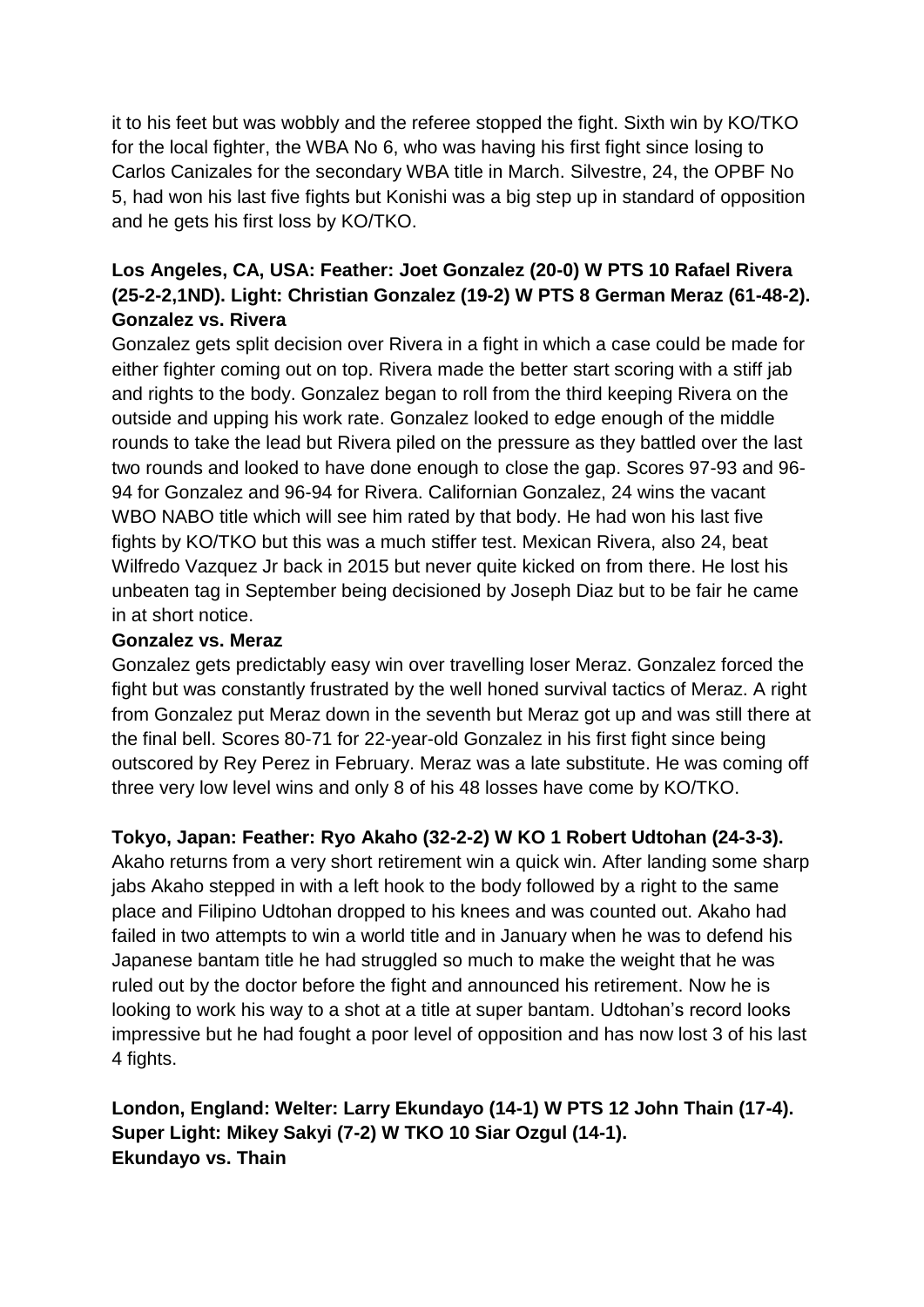Ekundayo wins the vacant IBF European title with unanimous decision over Scot Thain. It was a close fight most of the way but from the sixth Thain was boxing with blood dripping from a suspected broken nose. Thain boxed well behind his long left jab but just did not have the power to keep the stronger Ekundayo out. Scores 117- 111, 116-112 and 115-113 all for "The Natural" Ekundayo. The Nigerian suffered his only loss when outpointed by Gary Corcoran in July last year with Corcoran going on to challenge Jeff Horn for the WBO title. It is good to see Ekundayo active as he had only one fight in 2016 and one in 2017 whereas this is his second win this year. Thain lost on points to Bradley Skeete for the British title in 2016 and was then inactive for 19 months before returning with a win last month.

## **Sakyi vs. Ozgul**

Sakyi wins the BBB of C Southern Area title with late stoppage of Ozgul. Sakyi made good use of edges in height and reach and built a lead. The fight looked destined to go to the cards but in the last a huge left hook from Sakyi unhinged Ozgul's legs. Sakyi battered a staggering Ozgul around the ring until the referee stepped in and saved Ozgul just as he was about to drop. Sakyi was going past six rounds for the third time and comes away with the title belt and his third win by KO/TKO. Londonbased Turk Ozgul was making the first defence of his title.

## **Detroit, MI, USA: Heavy: Jermaine Franklin (17-0) W PTS 10 Craig Lewis (14-3-**

**1,1ND).** Franklin stays on track with a points win over Lewis. The Saginaw heavyweight was giving away height and weight but outboxed Lewis being too quick and too mobile for the bigger man and came out a comfortable winner. Scores 98-92 twice and 99-91. At 6'2" and 227lbs Franklin is a great build for a heavyweight. He is a former National Golden Gloves champion and also won a Silver at the NGG's as well as a silver medal at the 2013 World Golden Gloves Tournament. Lewis was a good test. He had lost a split decision to Demetrius Banks and a majority decision to unbeaten Junior Fa and with nine first round wins Franklin needed to go ten for the experience.

## **Harare, Zimbabwe: Super Welter: Emmany Kalombo (10-0) W TKO 2 Samuel**

**Antwi (7-1).** Kalombo just too big and strong for Antwi. Kalombo was getting through with some heavy punches in the first and he ended it in the second. A huge right sent Antwi staggering into the ropes. Kalombo battered Antwi along the ropes and was landing with rights and lefts with nothing coming back from Antwi and the referee stopped the fight. Kalombo was making the first defence of his WBFederation Inter-Continental title. The South African-based DRC puncher has won all ten of his fights by KO/TKO including a fifth round kayo of useful Nkululeko Mhlongo. London-born Antwi turned pro in the USA,

**July 14**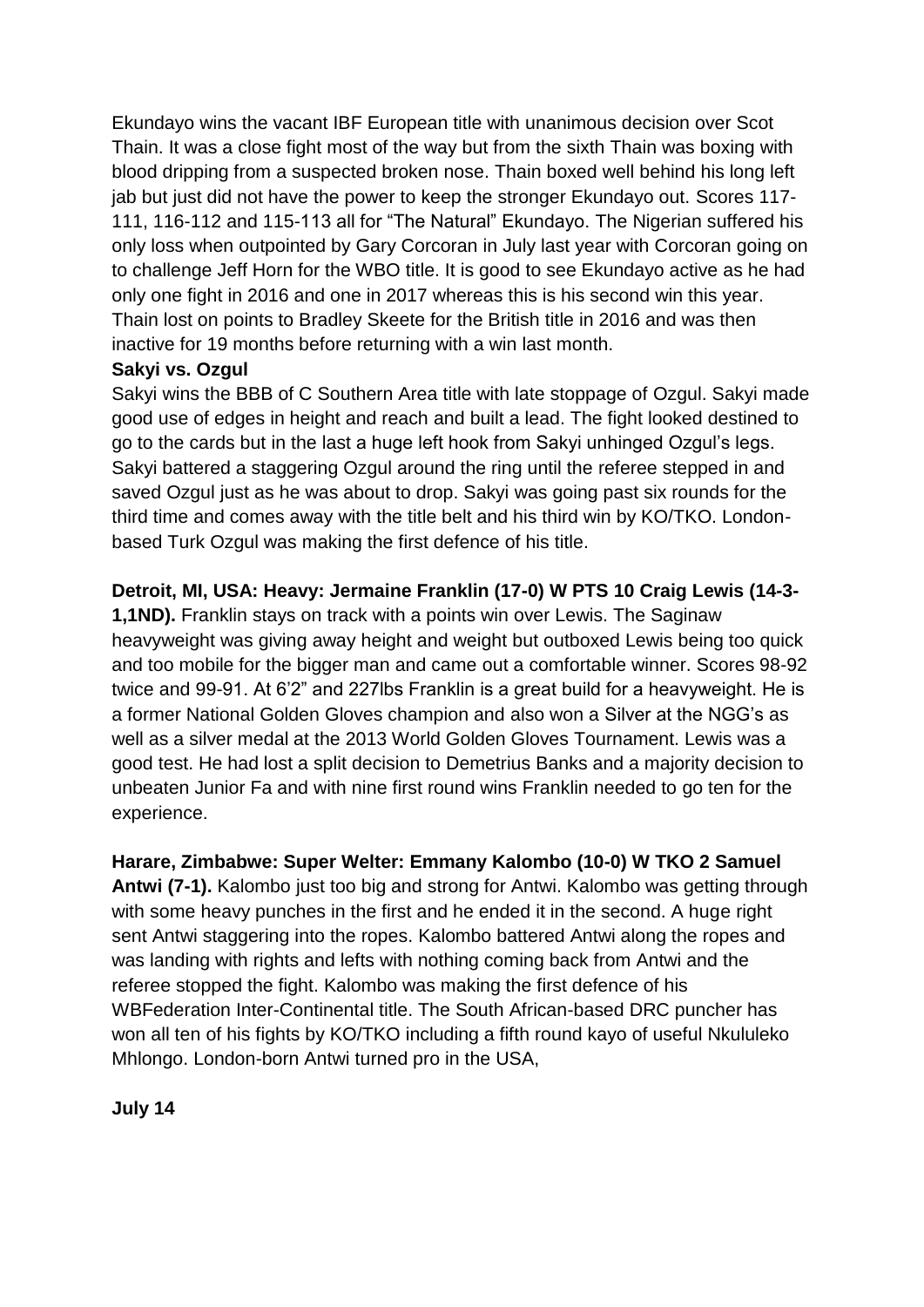**New Orleans, LA, USA: Super Light: Regis Prograis (22-0) W TKO 8 Juan Jose Velasco (20-1). Light: Teo Lopez (10-0) W TKO 6 William Silva (25-2). Super Light: Fazliddin Gaibnazarov (5-0) W PTS 8 Kevin Johnson (5-1). Feather: Jean Carlos Rivera (14-0) W KO 1 Angel Luna (11-5-1).Super Feather: Erick De Leon (18-0-1) W PTS 10 Adrian Young (25-5-2). Super Welter: Charles Conwell (8-0) W KO 2 Travis Scott (19-4).** 

## **Prograis vs. Velasco**

Prograis brushes aside Argentinian Velasco in a one-sided fight and retains the WBC interim title. Southpaw Prograis was coming forward in a semi-crouch and letting fly with hooks and straight lefts. Velasco was on the back foot and although showing some skills he lacked power so Prograis was able to stand close and fire punches. Velasco had a good second and stood and traded more in the third but was rocked just before the bell by a right hook, Velasco was hurt again early in the fourth by a straight left and Prograis upped the pressure with Velasco looking to cover up more than counter. Prograis forced the action throughout the fifth and landed a vicious right to the body that sent Velasco down writhing in agony. It looked unlikely that he would get up but he did and used good footwork and holding to make it to the bell. Velasco got through the sixth with some evasive footwork and less pressure from Prograis. In the seventh Prograis was tracking Velasco around the ring landing short hooks inside. Velasco was circling the ring throwing occasional punches until a left to the body again had him on the floor. He was up at seven and he managed to see out the remaining 18 seconds. Velasco now had a growing bruise under his left eye and his whole demeanour in the interval was that of a guy who did not want to be there. That was obvious after he went down from a couple of body shots and only just made it to his feet before the ten. He had lost his mouthguard and that had to be replaced and as Prograis walked in Velasco fell to the canvas again before another punch was landed. First defence for Prograis and he has now won 15 of his last 16 fights by KO/TKO including victories over Joel Diaz and Julius Indongo. After this win he was confirmed as a contestant in the WBSS super light tournament and he will be the favourite to win the big prize. Velasco was way out of his depth. He had been jumped up the WBC ratings from No 34 to No 18 to try to make this look a decent match but it never was and that was reflected in the way the fight went.

#### **Lopez vs. Silva**

Lopez turns in another immensely impressive performance as he destroys Silva in six rounds. A confident Lopez was scoring well with leaping left hooks and rights to the body before dropping Silva with a hard left hook to the chin late in the first. Silva was up at seven and Lopez was too wild in his attempts to close the fight out. Lopez was content to let Silva come forward in the second and third. He was scoring with fast jabs and right counters with Silva throwing punches but Lopez slipping or blocking and landing hard punches in return. Lopez was boxing with his left very low and using lightning reflexes to avoid Silva's punches and in the fourth it felt that Lopez could finish this whenever he chose to. Lopez turned up the pressure in the fifth landing heavily and a sustained attack at the end of the round saw Silva slump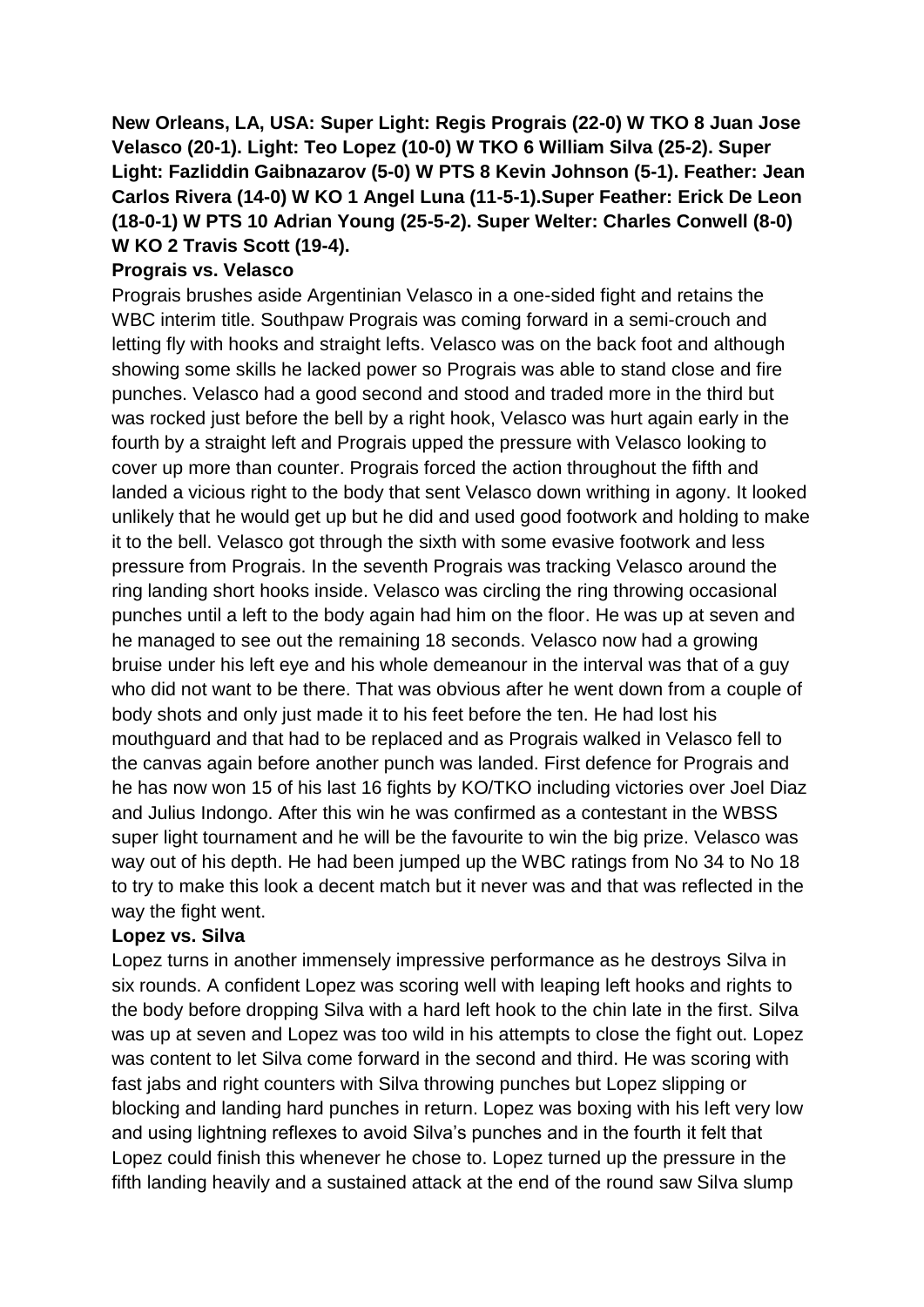to a sitting position against the ropes. He was up at seven and the bell rang. Lopez jumped on Silva in the sixth firing hooks from both hands and as Silva went over under the barrage the referee stopped the fight. A scintillating display from the 20 year-old Lopez who wins the WBC Continental Americas title and gets his eighth win by KO/TKO. He is already No 12 with the WBA and is an immense talent but we need to see him in sterner tests before we see how far he can go. Silva, 31, had never been knocked down before and his only previous loss had been a points defeat against Felix Verdejo in 2016. He was outclassed here.

#### **Gaibnazarov vs. Johnson**

A bit of a reality check for Gaibnazarov as novice Johnson takes him the distance. The Uzbek southpaw was giving away height and reach but had big edges in skill. He outworked Johnson but was caught with some good shots late in the fight and had to settle for going the distance. Scores 78-74 for 27-year-old Gaibnazarov across the cards. He won a gold medal in Rio and beat Jose Ramirez in the London Olympics but will need a bit of time to adjust to the pro ranks. The 25-year-old Johnson was doing eight rounds for the first time and gave Gaibnazarov some useful work experience.

#### **Rivera vs. Luna**

Puerto Rican hope Rivera wipes out late substitute Luna inside a round. Rivera staggered Luna early and then kept punching landing left hooks and rights driving Luna to the floor and the fight was over. The 22-year-old Rivera gets his ninth win by KO/TKO. It was advertised that he would face experienced Romanian Viorel Simion over ten rounds but that fight fell through so he has yet to face an opponent of any quality. Luna has lost 5 of his last 6 fights but they have all been fights he was expected to lose.

#### **De Leon vs. Young**

Nearly an oops as southpaw De Leon has to climb off the floor in the first round to beat useful Young. Once he overcame that early shock De Leon was never in any trouble and boxed his way to a unanimous decision Scores 97-92 twice and 98-91 for De Leon. He was coming off a majority draw with unbeaten 20-0 Andy Vences. Although born in Mexico De Leon moved to the USA when he was six and was an outstanding amateur winning the National Golden Gloves in 2009, 2010 and 2011and scoring wins over Jose Ramirez, Toka Kahn Clary, Raynell Williams, Yaundale Evans, Amir Imam and plenty more. MexicanYoung, 25, was 22-1-2 at one time but tougher opposition has taken its toll.

#### **Conwell vs. Scott**

Conwell disposes of Scott inside two rounds. After taking the first round Conwell rocked Scott with a right to the head and then put him down with a body punch to end the fight. The 20-year-old Olympian from Cleveland makes it six wins by KO/TKO. Scott, 37, has now lost his last three fights.

# **Offenburg, Germany: Middle: Rocky Fielding (27-1) W TKO 5 Tyron Zeuge (22- 0-1). Light Heavy: Leon Bunn (10-0) W PTS 10 Serhiy Demchenko (19-14-1).**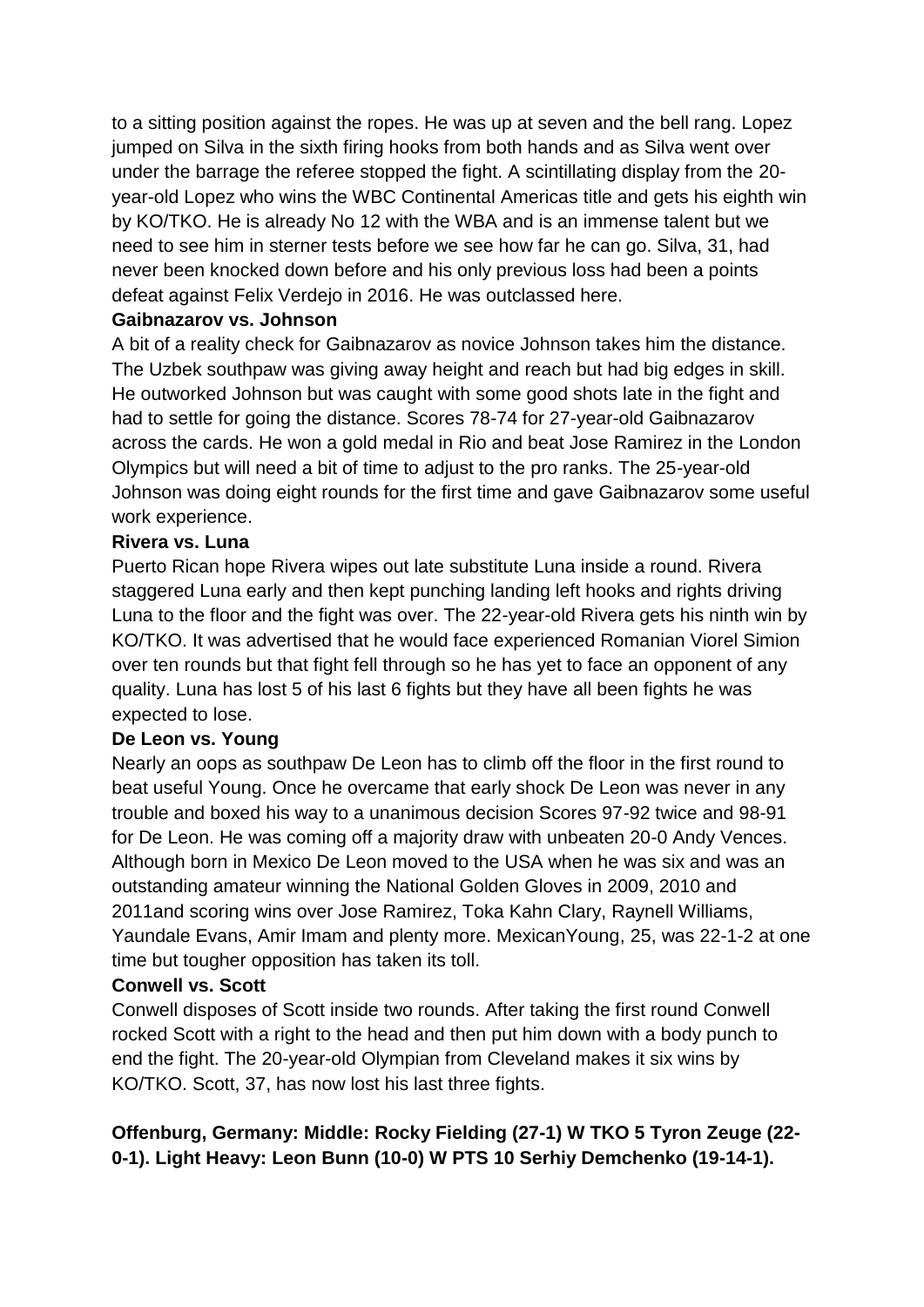## **Super Middle: Zach Parker (16-0) W PTS 8 Geard Ajetovic (31-18-1). Mikael Lawal (7-0) W TKO 5 Istvan Kun (7-11-1) Fielding vs. Zeuge**

# Dominant display by Fielding as his power proves too much for Zeuge and wins Fielding the secondary WBA title. Zeuge was taking the fight to Fielding in the first jabbing to the body and moving inside to throw hooks. Fielding remained composed looking to counter but Zeuge did enough to take the round. Fielding began to come forward in the second. He had an edge in reach and Fielding's jab was dominating the action. When did get past it Zeuge was being caught with hooks and uppercuts and it was Fielding's round. Zeuge came out fast for the third landing a left hook to the body and a right to the head. Fielding made less use of his jab and that allowed Zeuge to get inside and he was busier and it was his round. Fielding changed his tactics in the fourth. He again made less use of his jab but instead was moving inside and firing four and five punch combination to the body and uppercuts to the head. Over the last part of the round he had Zeuge trapped on the ropes and was firing away with both hands and only the bell saved Zeuge. Fielding continued to march forward in the fifth throwing hooks and uppercuts and driving Zeuge back. The sustained ferocity of Fielding's attacks were overwhelming Zeuge who did not have the punch to keep Fielding off. Zeuge tried to come forward but was driven to the ropes by a series of uppercuts. A left hook sent Zeuge stumbling. He tried to respond but a left uppercut to the head and a left hook to the body sent him to the canvas on his knees and as the count reached seven his corner threw the towel in and the referee waived the fight off. The 30-year-old Fielding makes it 15 wins by KO/TKO. His only loss was a one round stoppage by Callum Smith in 2015. He had won five fights since then but had struggled against Chris Rebrasse and John Ryder which might have made him seem vulnerable but he was on top form here and hopefully this will lead to more big fights. Zeuge was making the fourth defence of the secondary WBA title and this was a huge setback for him, Sauerland Event and German boxing as it leaves Germany without a world champion from any of the four major sanctioning bodies for the first time since 2004. A further impact of this loss by Zeuge was that it broke even wider the split between Team Sauerland and Team Zeuge with Juergen Brahmer, who trains Zeuge, throwing a bottle at Wilfried Sauerland which hit Sauerland's wife instead.

#### **Bunn vs. Demchenko**

Tough test on paper for Frankfurt prospect Bunn. The first two rounds saw both fighters have good moments but Bunn rocked Demchenko with an uppercut in the third and built on that to dominated the fourth and fifth. Demchenko came back into the fight in the sixth but that was his high water mark. The youth, speed and skill of Bunn saw him sweep the remaining rounds with Demchenko's work rate dropping. Scores 99-91 for Bunn on the three cards. The 25-year-old German continues to show improvement and is being intelligently matched. Rome-based Ukrainian Demchenko, 38, a former EU champion and European title challenger has occasionally pulled off an upset but not here.

#### **Parker vs. Ajetovic**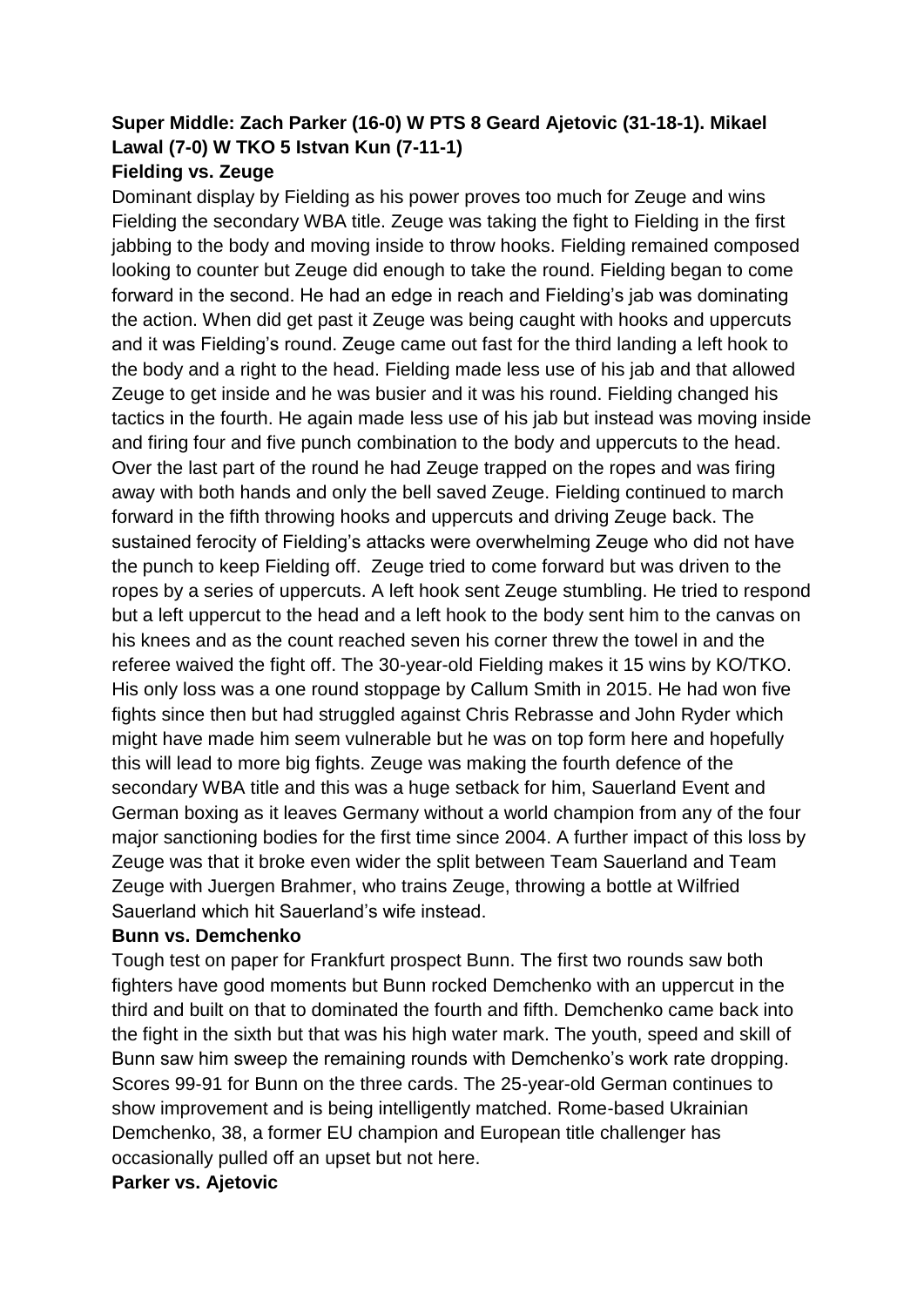Routine win for Brit Parker. He was too young and too talented for the experienced Serb and never really looked threatened. Ajetovic had a good fourth but even then Parker was the better fighter and despite some rough stuff from Ajetovic Parker won clearly. Scores 80-72 for Parker on all three cards. The 24-year-old prospect has won 6 of his last 7 fights by KO/TKO and is No 12 with the EBU. The 37-year-old Ajetovic can be a difficult opponent at times but not on this night.

#### **Radovan vs. Semjonov**

Radovan marches on with wide unanimous verdict over Estonian but has to get through a rocky last round. Radovan boxed cleverly showing good skills on both the front foot and the back. He was scoring with sharp, accurate punches and when Semjonov launched some furious attacks in the second Radovan blocked or dodged most of Semjonov's shots. The Estonian made Radovan work hard and late in the last a right to the head from Semjonov had Radovan looking very shaky but he boxed his way to the bell. All three judges gave the fight to Radovan 80-72 to keep the 25-year-old former top amateur from Cologne on track for a move up to ten rounds. Three loses in a row for Semjonov.

#### **Lawal vs. Kun**

British-based Nigerian Lawal remains unbeaten with stoppage of Hungarian Kun. The Hungarian was competitive over the first two rounds as Lawal made a slow start. Lawal was rolling from the third and gradually broke Kun down and was on top and handing out punishment in the fifth with the referee stopping the fight. The tall 23 year-old is a member of the Sauerland Team and looks a very good prospect. Kun, 22, gets his sixth loss by KO/TKO.

## **Belleville, Canada: Super Welter: Cody Crowley (15-0) W KO 2 Michi Munoz**

**(26-9).** With the main event featuring heavyweight Dillon Carman falling out Crowley was in top spot and did not disappoint the Ontario fans. He finished Mexican Munoz in the second knocking him down and almost on to the laps of the ringsiders. Seven wins by KO/TKO for the 25-year-old Canadian champion. The 37-year-old Munoz falls to seven losses by KO/TKO.

# **Accra, Ghana: Super Bantam: Wasiru Mohammed (8-0) W TKO 2 Ray Commey (18-7). Super Feather: Michael Pappoe (21-5) W PTS 8 Success Tetteh (5-1). Mohammed vs. Commey**

Mohammed retains his national title with stoppage of more experienced Commey. After taking the first round at the start of the second a crushing left hook from Mohammed floored Commey heavily and the referee immediately waived the fight over. Mohammed has won all of his fights by KO/TKO but none of his first six victims had won a fight and he has yet to face a real test with experienced Commey his toughest opponent on paper. Commey has gone the distance in matches in China and Philippines but this is his third loss to another Ghanaian opponent in his last four fights.

## **Pappoe vs. Tetteh**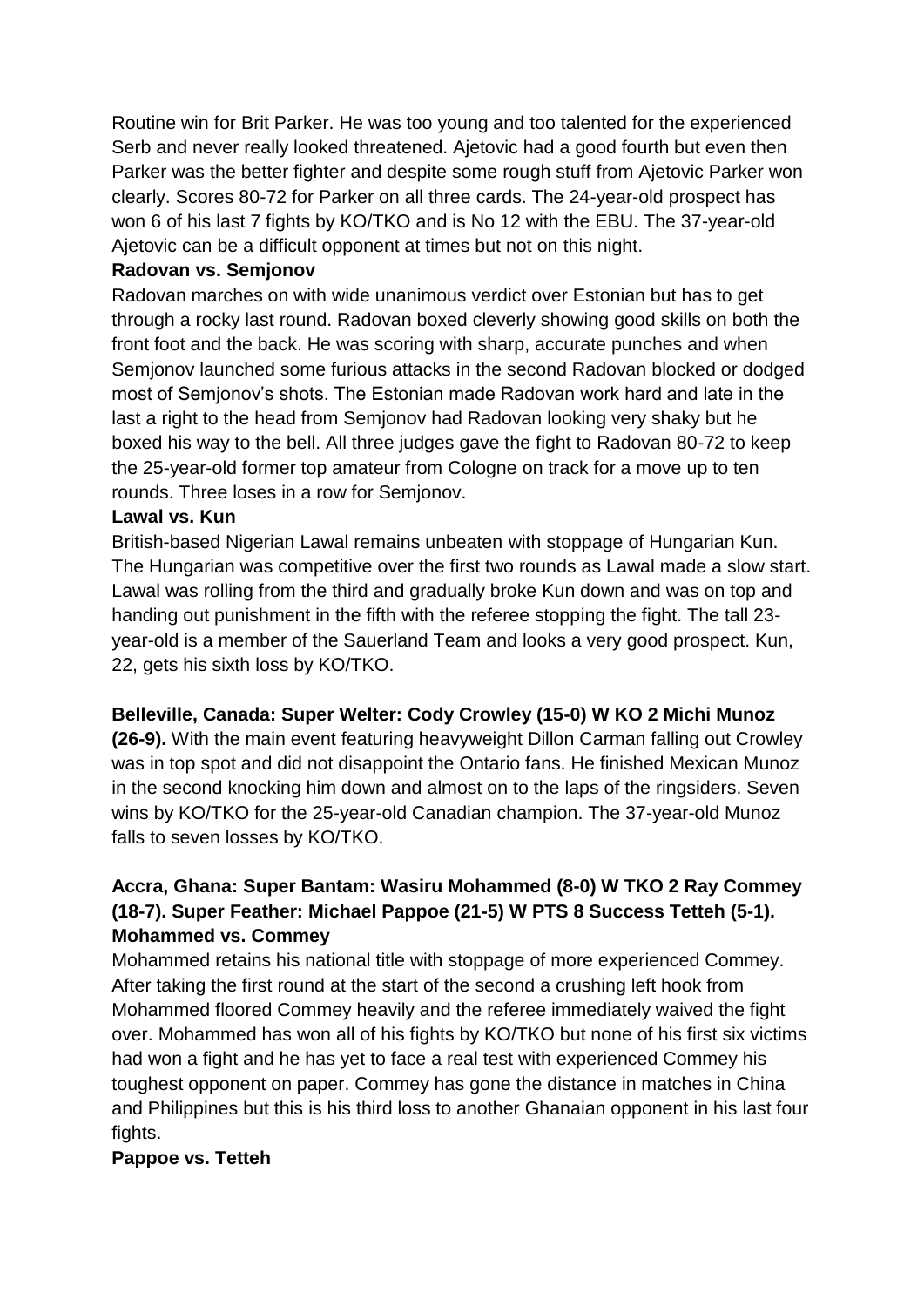This was a tight fight which could have gone either way. In the end the split decision went to 33-year-old Pappoe. He has won 7 of his last 8 fights but again very low grade opposition. Tetteh wants a return.

# **Porto Torres, Italy: Cruiser: Salvatore Erittu (30-3,1ND) W PTS 10 Luca D'Ortenzi (8-1). Middle: Alessandro Goddi (34-3-1) W TKO 4 Bojan Radovic (6- 24).**

## **Erittu vs. D'Ortenzi**

Home town fighter Erittu wins the vacant Italian title to regain a crown he wore back in 2009 but this one was very close. D'Ortenzi built an early lead setting a high pace and firing lots of combinations rocking Erittu in the third. From the fifth Erittu found ways to slow D'Ortenzi's attacks and despite a cut on his cheek the more experienced fighter clawed his way into the fight taking the fifth and sixth with both having good spells in the seventh. From there the rounds were close but Erittu just did enough to edge into the lead and take the split decision. Scores 97-93 and 96-94 for Erittu and 96-94 for D'Ortenzi. At 37 Erittu, once a holder of the Italian heavyweight title, has never really progressed beyond domestic level and has to be near the end of the road. D'Ortenzi, 30, was going past the sixth round for the first time and that proved crucial but this was so close he is owed a return.

#### **Goddi vs. Radovic**

Goddi floors Radovic four times on his way to fourth round victory. Goddi attacked from the start but Radovic withstood the pressure in the first two rounds. In the third Godi put Radovic down twice the first from a straight right and the second from a left hook. Two more knockdowns by rights to the body in the fourth were enough and the referee halted the fight. The 30-year-old "Highlander" a former undefeated Italian champion and European title challenger has some rebuilding to do after being knocked out in two rounds by Pole Kamil Szeremeta for the European title in February. Serbian Radovic usually goes the full route with only three losses by KO/TKO.

## **Mexico City: Super Feather: Eduardo Hernandez (25-0) W Marlyn Cabrera (24-**

**2).** "Rocky" obliterates Cabrera inside a round. Hernandez went straight after the taller Dominican and they swapped punches. A left hook to the head from Hernandez sent Cabrera backwards into the ropes and only the bottom rope stopped Cabrera from hitting the floor. He beat the count but when the action resumed Hernandez landed a thunderous right to the head which again saw Cabrera thrown into the ropes and down. He made it to his feet but staggered along the ropes and the referee stopped the fight. Hernandez, a 20-year-old WBC No 3 from Mexico City, was making the third defence of his WBC Youth title. He has only been taken the distance three times and has won his last 19 fights by KO/TKO. He already has good wins over former WBC champion Victor Terrazas and Filipino Drian Francisco. Another Jaime Munguia? Cabrera's opposition had been poor but he had gone twelve rounds with Jhonny Gonzalez in April.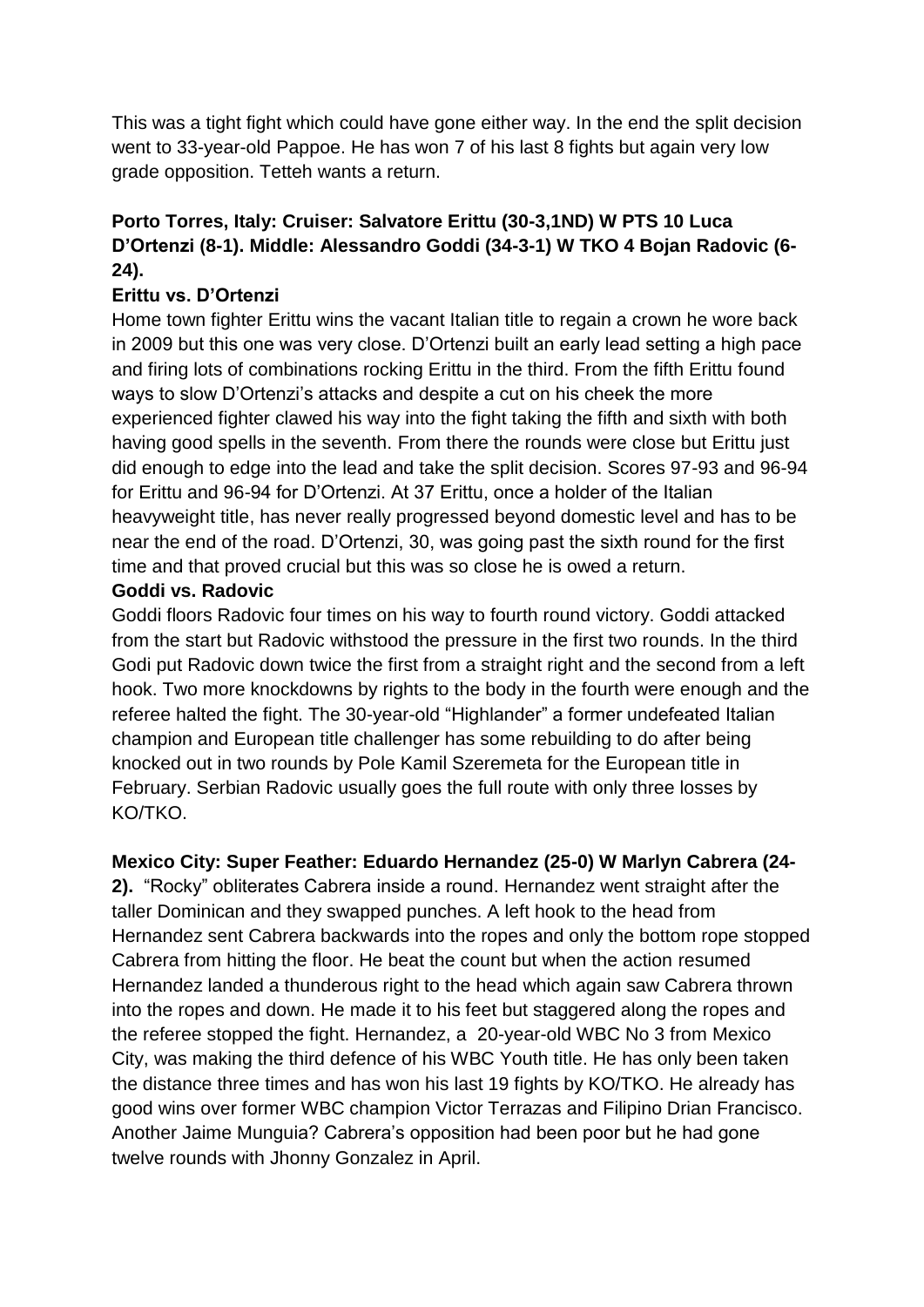## **Ekaterinburg, Russia: Super Feather: Evgeny Chuprakov (20-0) W PTS 10 Ernie Sanchez (18-12-1). Cruiser: Yury Kashinsky (16-0) W RTD 3 Julio Cesar Dos Santos (28-9).**

## **Chuprakov vs. Sanchez**

Local hero "Harry Gilmore" Chuprakov adds another win but has to work hard over the second half of the fight for victory. Chuprakov forced the action in the first and landed some heavy shots. Sanchez did better in the second round with some punches of his own but again Chuprakov was doing the pressing and Sanchez needed a break time after his mouthguard was knocked out. Chuprakov dominated the third, fourth and fifth and looked on his way to an inside the distance win but Sanchez was made of sterner stuff. He fought hard in a closer sixth and they traded hard punches in the seventh. Chuprakov was winning the rounds but not as clearly as over the early stages and Sanchez was doing enough to take some of the rounds over the second half of the fight and he provided Chuprakov with a good test. Third defence of his WBO Inter-Continental title for 28-year-old Chuprakov. The minor WBO title rather than the strength of his opposition gets him a No 3 rating with the WBO. Filipino Sanchez is 3-6 in his last 9 fights. He started out as a flyweight so has put on some poundage.

## **Kashinsky vs. Dos Santos**

Kashinsky gets another inside the distance win as he halts elderly Brazilian Dos Santos in three rounds. Dos Santos surprised Kashinsky with a good right in the first but Kashinsky did most of the scoring. The Russian also took the second but Dos Santos was fighting hard. Kashinsky was controlling the fight with his jab. He landed some heavy punches late in the third but it was a surprise when Dos Santos retired at the end of the round. The 32-year-old Russian has won 15 of his fights by KO/TKO and is rated IBF 5(4), WBO 6 and WBA 11 but needs better opposition. Dos Santos, 40, has lost 6 of his last 7 fights the last four by KO/TKO.

## **July 15**

# **Sequals, Italy: Heavy: Fabio Tuiach (29-5) W PTS 10 Sergio Romano (9-11-3).** 14

Tuiachi makes it third time lucky as he wins the vacant Italian title with unanimous decision over Romano. With the nickname of "The Wild Boar" Romano's tactics were to march forward behind a high guard and try to bull Tuiachi to the ropes. Unfortunately once he got inside Romano just did not do enough work and Tuiachi was able to find plenty of gaps for counters and take the rounds. Romano had some success with his attacks in the fourth but over the next three rounds some precise punching from Tuiachi saw him move into a commanding lead. Romano launched desperate attacks in the eighth and had a strong ninth but with the tenth close Tuiachi had done enough to hold on to his lead. Scores 97-93 twice and 98-92 for Tuiachi. The 38-year-old Trieste fighter, a former Italian cruiser champion, had lost in two previous shots at the national heavyweight title. Romano is now 1-4-3 in his last 8 fights and was having his second shot at the title.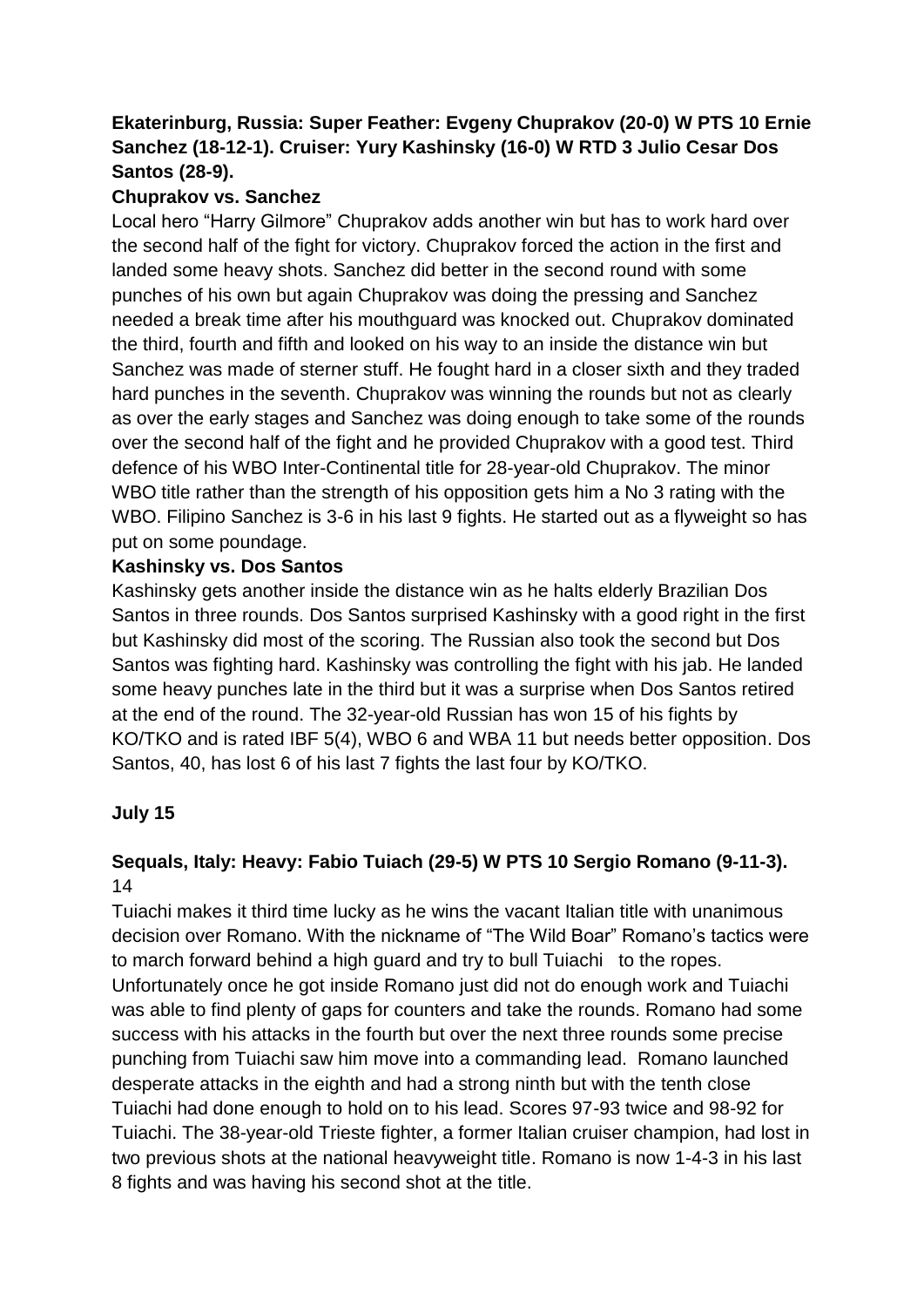**Kuala Lumpur, Malaysia: Welter: Manny Pacquiao (60-7-2) W TKO 7 Lucas Matthysse (39-4).Feather: Jhack Tepora (22-0) W TKO 9 Edivaldo Ortega (26-2- 1). Fly: Moruti Mthalane (36-2) W PTS 12 Muhammad Waseem (8-1). Light Fly: Carlos Canizales (21-0-1) W TKO 12 Bin Lu (1-1). Light: Yongqiang Yang (11-0) W KO 2 Hermonito Dela Torre (19-2). Welter: Jayar Inson (17-1) W PTS 8Terry Tzouramanis (20-4-3). Light: George Kambosos (15-0) W TKO 2 JR Magboo (17-2-2). Super Bantam: Juan Miguel Elorde (26-1) W TKO 3 Ratchanon (12-3)** 15

## **Pacquiao vs. Matthysse**

Successful return for "Pac Man" as he stops a disappointing Matthysse in seven rounds to win the secondary WBA title. Pacquiao shows that he is far from finished and holds out the possibility of a huge payday for whoever he decides to face next. **Round 1**

Pacquiao looked sharp. He was stabbing out his right jab and following that with straight lefts. Matthysse scored with a couple of rights but generally came up short allowing Pacquiao to dart forward with hooks.

## **Score 10-9 Pacquiao**

## **Round 2**

Pacquiao simply outworked Matthysse in this one. He was quicker and busier. slotted home jabs and landed a hefty right over a lazy left from Matthysse.

#### **Score 10-9 Pacquiao Pacquiao 20-18 Round 3**

Matthysse made a more aggressive start to the third until a left uppercut from Pacquiao pierced his guard landed on Matthysse's chin and dumped him on his rump. He was up quickly and did not look too shaken. Pacquiao manage d to land a few more left but Matthysse had no real trouble boxing his way to the bell.

## **Score 10-8 Pacquiao Pacquiao 30-26**

## **Round 4**

Matthysse again tried to take the fight to Pacquiao early but the footwork and hand speed of Pacquiao were too quick for a pedestrian Matthysse and Pacquiao ended the round by getting through with some sharp lefts.

# **Score 10-9 Pacquiao Pacquiao 40-35**

## **Round 5**

Pacquiao was flitting around Matthysse slotting home jabs and straight lefts. Matthysse stuck to his task trying to match Pacquiao punch for punch. The Argentinian looked to be finishing the round strongly when Pacquiao landed two right jabs and what looked like a cuffing shot to the forehead. Matthysse took a couple of paces back and dropped to one knee. He was up at six and the bell went when the referee completed the eight count.

## **Score 10-8 Pacquiao Pacquiao 50-43**

# **Round 6**

A low punch from Matthysse saw Pacquiao given some recovery time and then the Filipino began to work Matthysse over with left hooks. Matthysse was trying to fight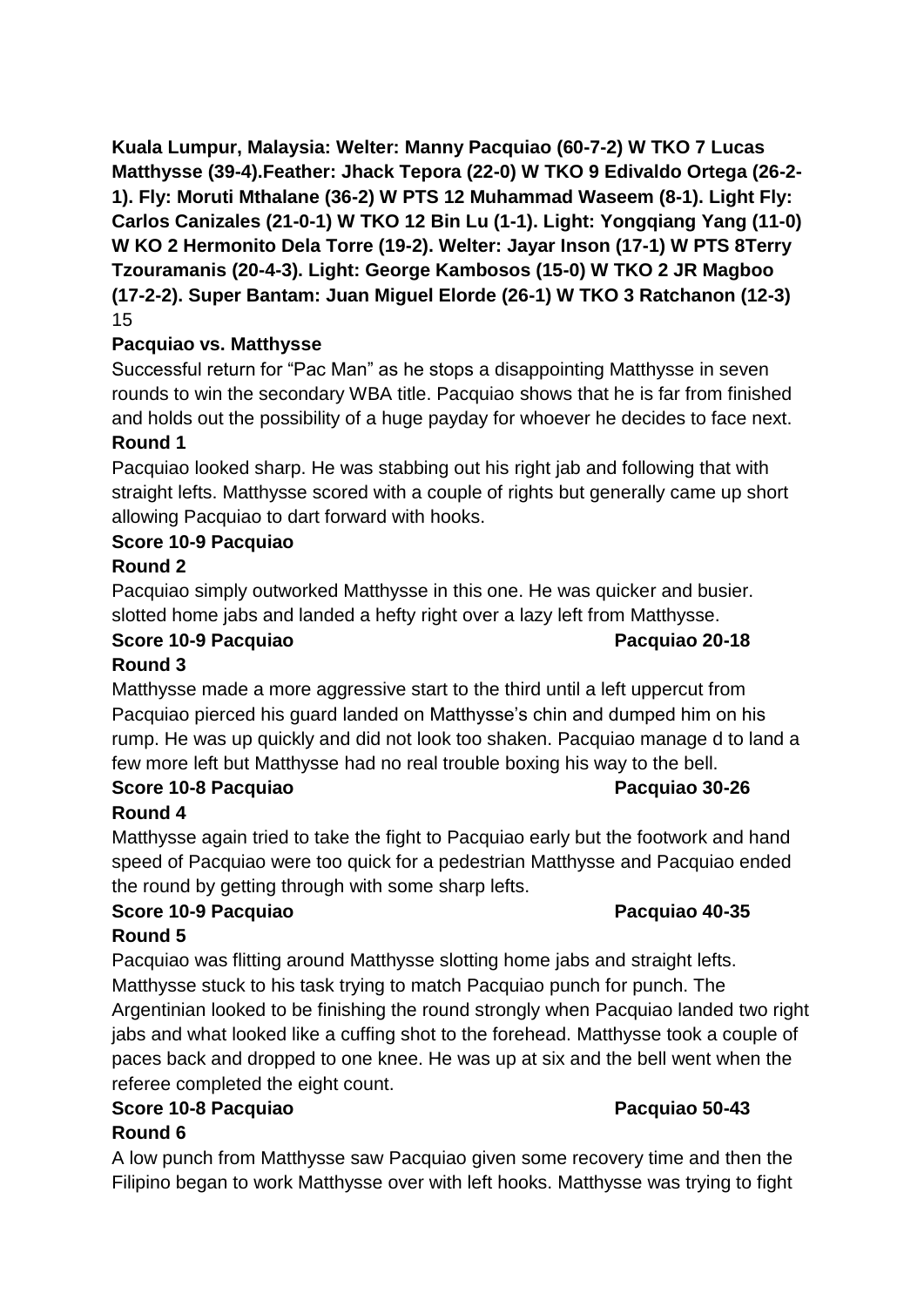back but was too slow and leaving himself open as Pacquiao upped his attacks and scored with both hands.

# **Score 10-9 Pacquiao Pacquiao 60-52**

#### **Round 7**

Matthysse was busy early throwing some rights but then Pacquiao started to land with his left and Matthysse was going back and covering up. He steady himself and was coming forward again until a left uppercut banged against his chin and he went down on one knee. The referee started the count but seeing that the head-down dejected Matthysse had spit out his mouthguard waived the fight off.

At 39 after 20 years in the sport and a six-division champion in his first fight for a year Pacquiao showed there is still plenty of life left in the Filipino marvel. OK this was only the WBA secondary title but it is Pacquiao's title and that makes it a very valuable one. Pacquiao has already thrown out a challenge to Floyd Mayweather Jr and received one from Jeff Horn. It seems he plans to have another two or three fights with the first in either November or December with Macau, Dubai or Hong Kong as possible venues. He was a class above Matthysse but the 35-year-old Argentinian never looked like being competitive. He was knocked out in ten rounds by Viktor Postol in 2015, inactive in 2016 and beating Thai Teerachai to win the secondary WBA title was not a great achievement. He was just too slow here and the way he crumpled at the end was disappointing. There are much younger and more accomplished boxers queuing up to fight Pacquiao.

#### **Tepora vs. Ortega**

Filipino Tepora wins the vacant interim WBA title with stoppage of Mexican Ortega. Tepora swept the first round. He went straight after Ortega out jabbing his fellow southpaw and landing left hooks to the body and overhand rights. Ortega had a better second. He managed to force Tepora to the ropes and bang to the body. Tepora countered with hard left hooks but Ortega ended the round strongly. There was more feinting than fighting in the third. Ortega was a bit more accurate scoring with a couple of straight lefts to the head although Tepora landed some hurtful left hooks to the body. There was very little sustained action in the fourth. Tepora did good work with his right jab and smothered Ortega's attempt to stage a rally at the end of the round. At this stage two judges had it 38-38 and the third leaned heavily to Tepora at 40-36. Tepora began to take over the fight from the fifth. He was dominating the action with his right jab and if Ortega got past the jab then Tepora was bringing him up short with left hooks. Tepora took the sixth again with the jab adding straight lefts and long rights to the body as Ortega was busy but ineffective. The seventh was a quieter and closer round but again the accurate, cleaner work was coming from Tepora. In the eighth Tepora's work rate dropped and Ortega did enough to edge the round but was way behind in the cards now at 79-73, 78-74 and 77-75.Tepora made the scores irrelevant in the ninth. Ortega was ploughing forward and looked to be rocked by a right hook. He recovered and continued to take the fight to Tepora. As they exchanged punches inside a right hook from Tepora put Ortega down. He was up quickly and after the eight count Tepora fired away to the head until with a swaying Ortega taking punishment the referee stopped the fight.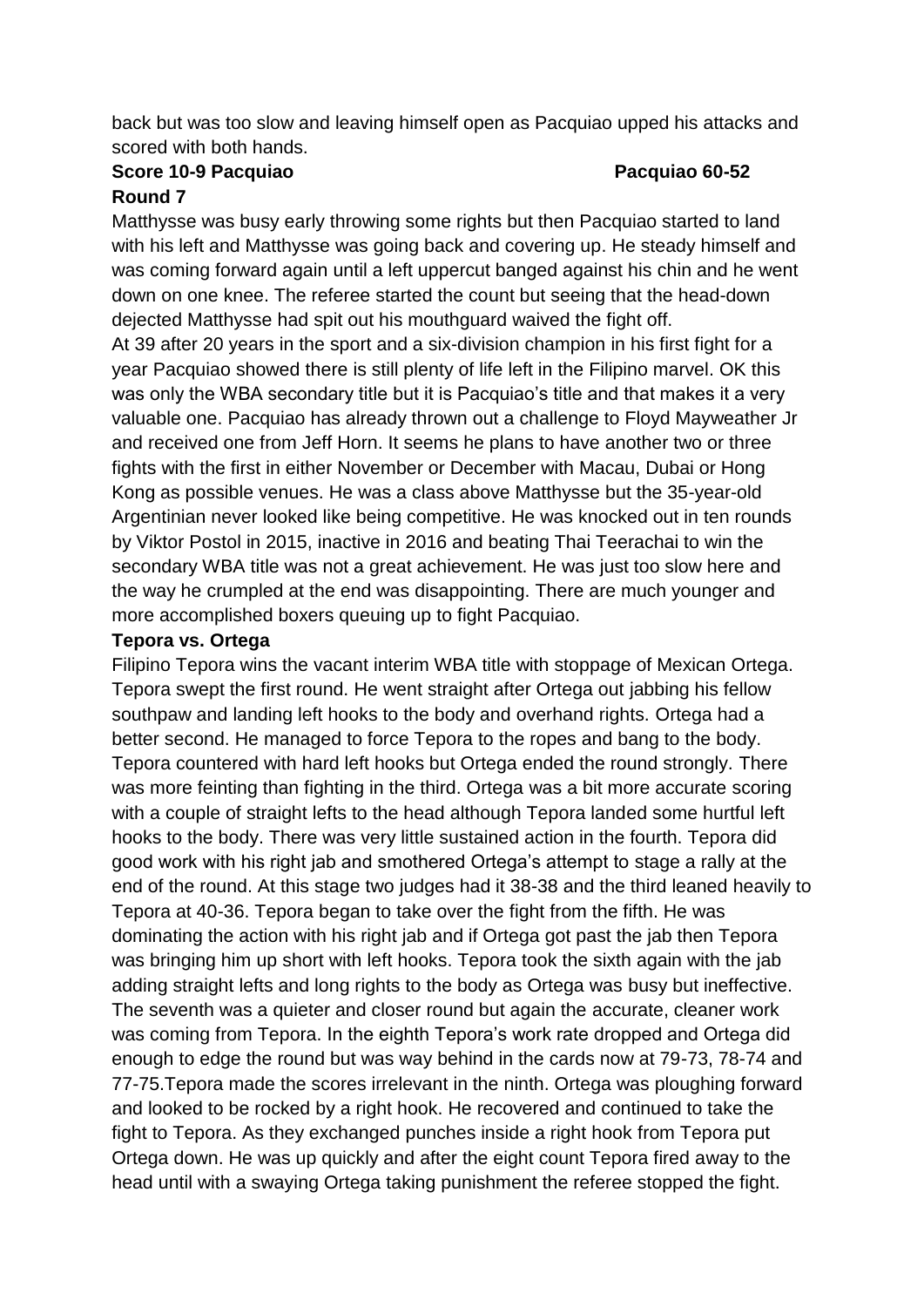The 25-year-old "El Capitan" Tepora has now won 12 of his last 13 fights by KO/TKO. He had a scare when he went to fight Lusanda Komanisi in South Africa in September when he was told that his HIV test came back with a positive result. He retook the test the following day and that was negative as was a test back in the Philippines. The real WBA champion is Leo Santa Cruz and the secondary champion is Jesus Rojas but that won't worry Tepora and there are some good fights to be had in the featherweight division. It is possible he will fight on the undercard of the proposed Pacquiao fight at the end of the year. Ortega lost a wide unanimous decision to fellow Mexican Eduardo Ramirez in December 2016 but had beaten Tomas Rojas and Drian Francisco in 2017.

#### **Mthalane vs. Waseem**

Mthalane wins the vacant IBF title with very close unanimous verdict over Waseem. At the age of 35 Mthalane was expected to tire over the late rounds but to offset that he made a good start. Giving away a bit of height and reach Mthalane was busy busy working the body and throwing plenty of rights. Waseem was using a high guard and lots of jabs but there was no power in them. With his experience Mthalane was getting better leverage in his punches. Waseem was quick and accurate but only punching in short burst whereas Mthalane was working all of the time. Another illustration of Waseem's relatively brief pro experience was that over the early rounds he was focusing on head punches whilst Mthalane was switching punches digging to both head and body. Waseem was scoring with some sharp left hooks and uppercuts, picking and placing his punches well but was being outworked by the older man. It was a tough gruelling fight with Waseem willing to take punches to get inside trying to grind Mthalane down. From the eighth Mthalane seemed to be tiring and his work rate dropped. He continued to fight hard but Waseem was coming forward steadily trying to eat into Mthalane's lead. He was still way behind as they went into the eleventh. Waseem continued to pressure with Mthalane tiring but fighting back. With just ten seconds remaining in the round a left hook from Waseem sent Mthalane into the ropes. He bounced off and went down on his hands and knees. He was up at four and looked OK and the bell went when the count was completed. The last round was war. They traded punches for three minutes. Another knockdown would have cost Mthalane the fight on the cards but he never tried to hide and they both took and landed heavy shots. Only in the dying seconds did Mthalane look in trouble but he moved inside and held to the bell. Scores 114-113 twice and 116-110 all for Mthalane. The 35-yerar-old "Baby Face regains the IBF title he vacated in 2014 rather than defend it in Thailand for a pittance. The only fight he has lost in the last thirteen years was against Nonito Donaire in 2008. This was a close one but he fought the right fight combining good tactics and a wealth of experience to overcome a much younger and fresher opponent. Pakistan's Waseem just came up short but the experience gained from this fight will be of immense import in future. He had a long and successful time as an amateur competing at the World Championships and winning a bronze medal at the 2010 Commonwealth Games and silver in the 2014 Games. There is no professional boxing of any consequence in Pakistan so he has fought in Korea, Thailand and Panama and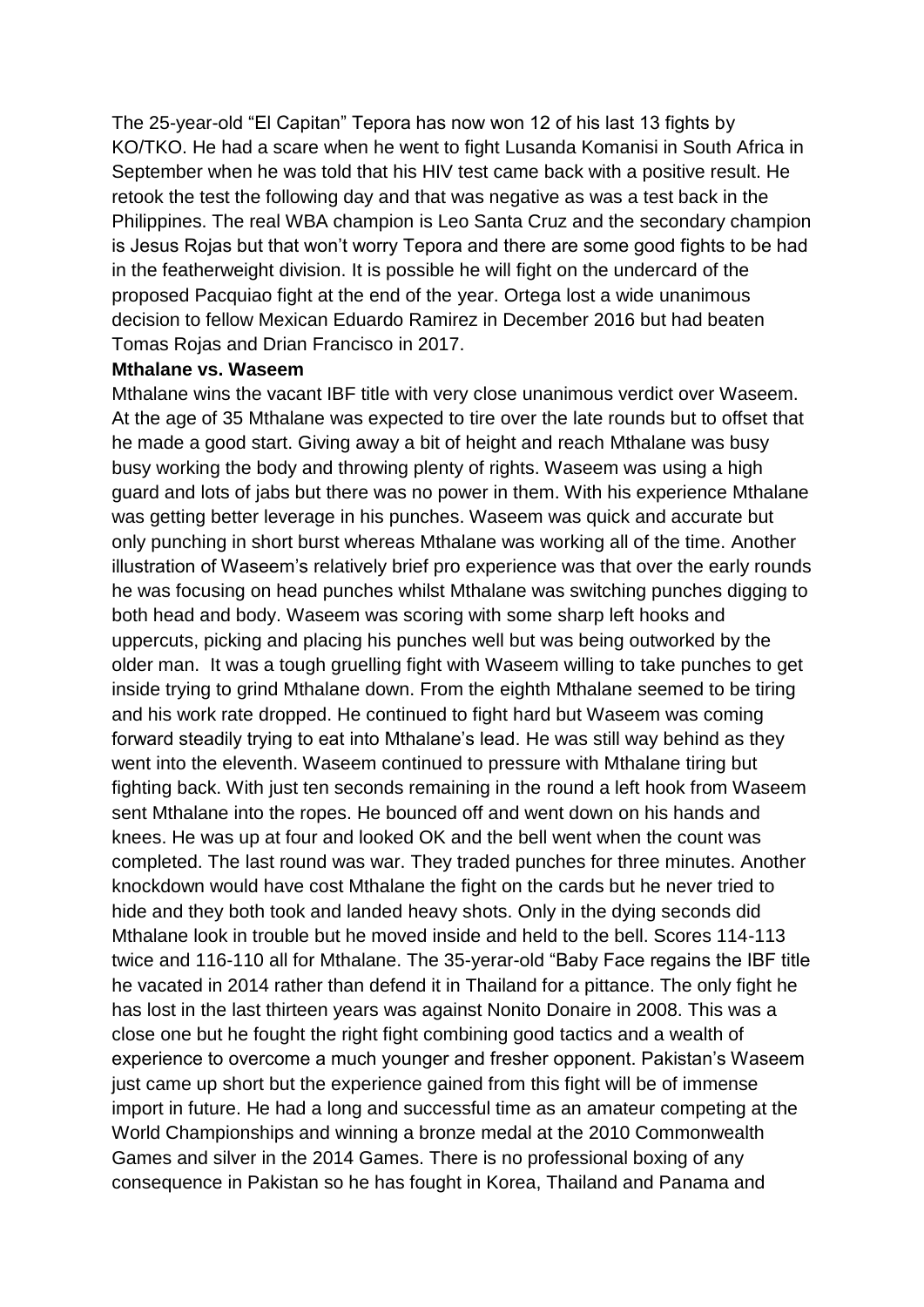against opposition far below the standard of Mthalane which did not really prepare him for what Mthalane brought to the table.

## **Canizales vs. Lu**

Canizales ends the ambitious attempt by Chinese fighter Lu to win the secondary WBA title in only his second fight. Canizales used his strong jab to keep southpaw Lu on the back foot and had no trouble dealing with the lunging attacks of Lu. The challenger was quick with plenty of movement but just did not let his hands go enough to trouble Canizales. The Venezuelan was able to get thorough Lu's guard with straight rights and he pressurised Lu constantly with Lu trying to counter but swinging wildly. Lu looked in trouble when Canizales scored with a series late in the fourth but he showed a good chin. After four rounds the cards all had Canizales in front at 40-36 twice and 39-37. Lu did better in the fifth. Canizales was less accurate and Lu threw more punches and seemed to edge the round. Canizales was back on top in the sixth again landing plenty of straight rights and he outworked Lu over the seventh and eighth. At that stage Canizales was still clearly winning the fight with the scores being 79-73, 78-74 and 77-75. From then on Lu began to fade out of the contest. Canizales was hunting down Lu snapping out the jab and then walking inside and scoring with a batch of hooks. Lu was limited to occasional attacking bursts but slowing all the time. He did manage to stop Canizales in his tracks with a left in the tenth but Canizales finished the round strongly and Lu was cut over his right eye. Canizales was hunting Lu in the eleventh and drove the challenger to the ropes and landed a hard right which sent Lu flying sideward and down the ropes. He managed to clutch the ropes and prevented himself from going all the way down but as he was being supported by the lower ropes it was counted as a knockdown. Lu protested the count but he was badly shaken and when the count was over Canizales stormed forward landing to the head with hooks and Lu was in deep trouble at the bell. Canizales didn't press hard at the start of the twelfth but once a right to the head had Lu stumbling Canizales drove him around the ring with the referee poised to step in. Finally a series of rights sent Lu down. He got up quickly but after the eight count he was swaying and stumbling and the referee stopped the fight at 2:59 of the last round. The 25-year-old "CCC" Canizales was making the first defence of the secondary WBA title he won by outpointing Reiya Konishi in March and gets win No 17 by KO/TKO. He drew with the real WBA champion Ryoichi Taguchi in Japan in 2016 which was his first fight outside of Venezuela so he was very much an unknown quantity. Ho looked good in this one but a win over a guy having only his second pro fight is no measuring stick. Lu showed some good skills and plenty of guts. As an amateur he was World Youth Champion, competed at the 2013 World Championships and the 2016 Olympics but his No 12 rating for beating someone with an 8-9 record was even more cynical than usual from the WBA.

# **Yang vs. Dela Torre**

Yang knocks a bit more glitter off one time hot prospect Dela Torre. The Chinese fighter had big edges in height and reach but Dela Torre was the pre-fight favourite so the kayo loss was a surprise. Yang, 26, had no great success as an amateur and so far there are no names on his record but this is his eighth win by KO/TKO and he